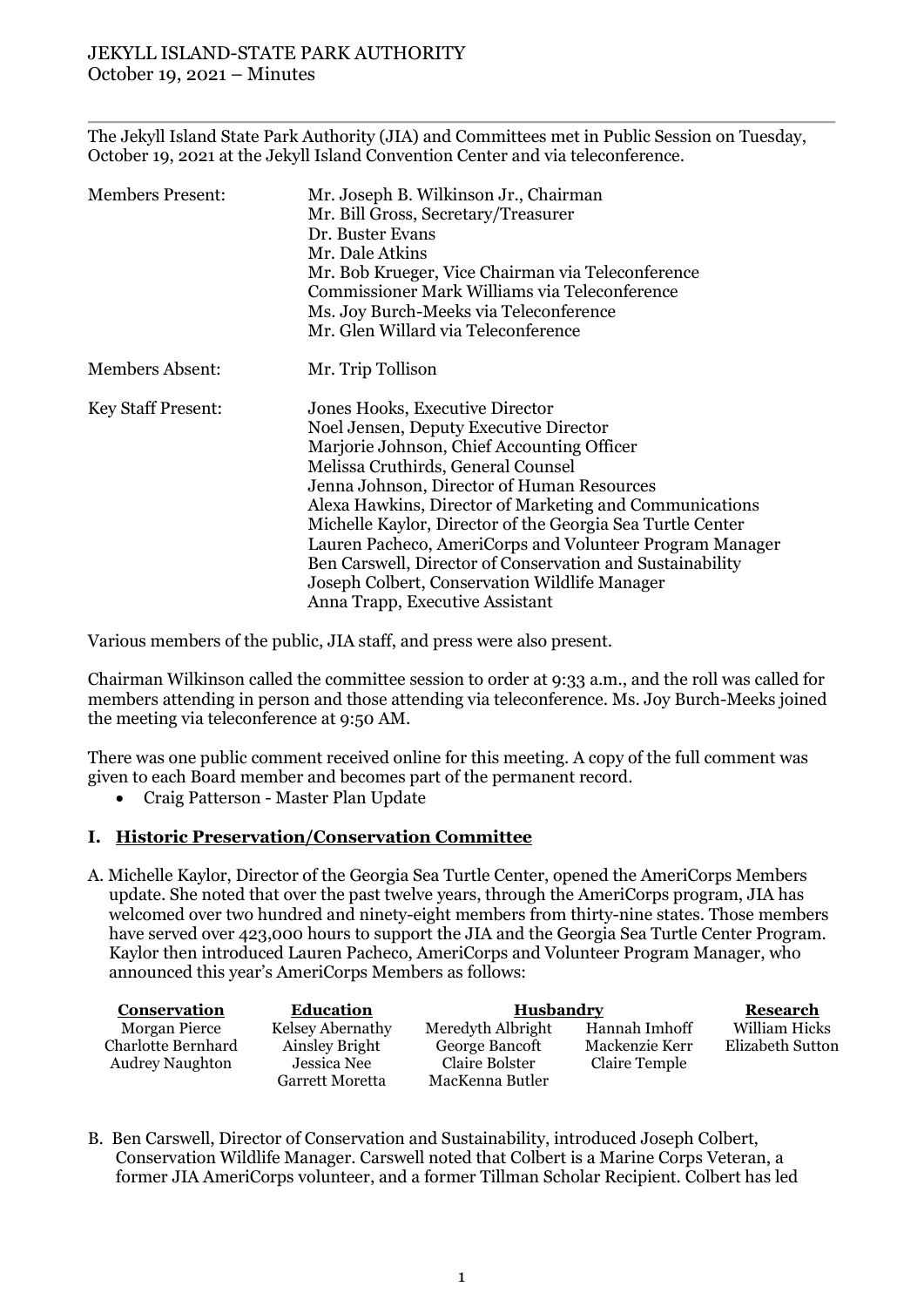JIA's efforts to learn more about the Eastern Diamondback Rattlesnake (EDBs) population on Jekyll Island over the past ten years.

Colbert provided an overview of the novel long-term ecological research monitoring program, that began in 2011. The team has collected over 7,300 unique locations on forty-eight individual EDBs. These snakes are tracked through inserted radio transmitters, and telemetry equipment is used to find them in the wild. Colbert noted the threats of habitat loss and human persecution and the importance of biodiversity on Jekyll. The Eastern Diamondback Rattlesnake is a predator and umbrella species. By researching and managing these rattlesnakes, the Conservation team can manage other species that fall under the EDBs in the food pyramid.

Colbert discussed the unique genetics of the rattlesnakes on Jekyll, which are different than the snakes on the mainland. He believes the population for the entire island is 100 adults or less and noted that these rattlesnakes typically avoid developed areas, as they prefer the coverage offered in the undeveloped areas of the island with dense vegetation. Additionally, he noted that the Conservation Team is in the process of publishing several papers on their groundbreaking research. This data will assist not only JIA, but other wildlife agencies with management plans.

Colbert thanked JIA senior leadership and the Board for their support that has allowed their program to thrive.

There were no public comments.

## **II. Finance Committee**

- **A.**Mr. Bill Gross, Finance Committee Chair summarized the September Financials including an overview of Revenues, Expenses, Net Operating Cash, Traffic Statistics, and Hotel Statistics.
	- Revenues were \$2,749,038.
	- Expenses were \$1,978,719.
	- Net Operating Cash Income was \$770,319.
	- Total Traffic Counts were 106,768 vehicles.
	- Hotel Revenues were reported at \$4.6 million with a 59.3% Occupancy Rate.

**B.** Marjorie Johnson, Chief Accounting Officer, provided the following updates:

- Due to corrections submitted by the Marriott Courtyard/Residence Inn property, there were updates made to hotel revenue numbers for June, July, and August. The results for the year-to-date numbers included: hotel revenues changing from \$43.76 million to \$43.78 million, the occupancy rate changing from 70.3% to 69.7%, the revenue per available room changing from \$150.40 to \$149.86, and the average daily rate changing from \$213.83 to \$215.16. These numbers are reflected in the September report.
- As part of JIA's succession planning, Candler Bennett was hired as the Accounting Director. He joins JIA after working with the Georgia Department of Audits and Accounts for six years. His first day with JIA was October 1, 2021.

There were no public comments.

## **III. Human Resources Committee**

**A.** Jenna Johnson, Human Resources Director, announced the retirement of Dennis Powell who has served the Water/Wastewater Department for ten years. Alan Thurston, Water/Wastewater Superintendent, thanked Dennis for being a dedicated employee and wished him the best in retirement.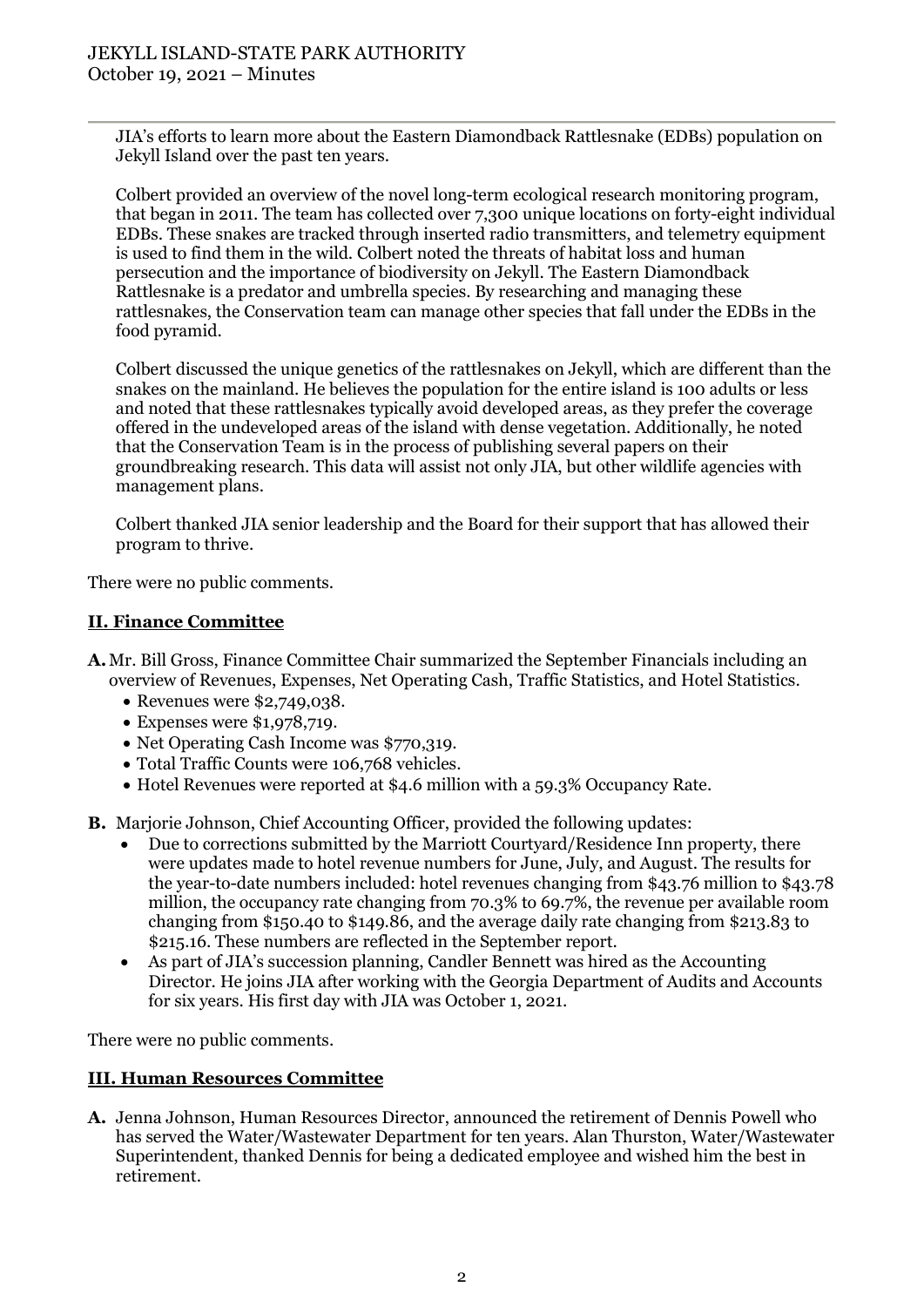There were no public comments.

# **IV. Marketing Committee**

- **A.** Alexa Hawkins, Director of Marketing and Communications, presented the Marketing Department Report. Her report focused on events planned for October including:
	- The Paulk Cup Classic scheduled for October 27th through 29th. This event honors Georgia Golf legend Johnny Paulk and his lasting impact on the game of golf on Jekyll Island. This second annual tournament proudly benefits the Jekyll Island Foundation and supports the island he so fondly cared for.
	- The Macabre Tales Ghost Tours take place through the month of October at Mosaic, Jekyll Island Museum. These seasonal tours provide after dark look at the supernatural side of Jekyll Island.
	- On October 16th, approximately 150 cast and crew members filmed on Driftwood Beach for a Disney/Searchlight production called "The Menu". Hawkins also provided an overview of JIA's process for reviewing film applications. This process includes evaluating several factors such as: wildlife impact, visitor impact, economic impact, and JIA resources needed.

Hawkins ended her presentation with an overview of the 75th anniversary celebration of Jekyll Island State Park. Jekyll Island was established as a state park by the state of Georgia in 1947, and a yearlong celebration, recognizing the island and its impact to the state of Georgia and the citizens of Georgia for the past 75 years, is planned for 2022. The kick-off event will be the Seventy Fifth Soirée, an evening of dinner, dancing, and one-of-a-kind entertainment, on January 28, 2022. Additional events and activities planned throughout the year include: a Beach Village block party, a Georgia Sandman Sculpture, branded signage and wall murals, new programming at Mosaic, limited-edition merchandise, and much more.

There were no public comments.

# **VI. Committee of the Whole**

**A.** Jones Hooks prefaced the marketing analysis report by providing a bit of context and history. The Buccaneer Parcel lease was purchased by Trammell Crow in 2005, and Leon N. Weiner & Associates (LNWA) purchased the lease from them in 2015. In 2017, a ground lease was revised and restated with LNWA. That revision included a requirement that the lessee would be required to retain a consultant in the hospitality field, subject to the lessor's (JIA) approval, to conduct a marketing study analysis relating to the permitted use of the premises what would be presented to the JIA Board for consideration. Hooks introduced Dave Curtis, Co-Managing Partner with LNWA. Mr. Curtis noted that he has been involved in several projects on Jekyll since 1985, and that he and his team are committed and devoted to developing the Buccaneer Parcel and making it special for Jekyll Island. He then introduced Karl Pischke, Vice President of RCLCO Real Estate Consulting.

Mr. Pischke presented a Market Research Report on the Buccaneer Site. The objectives and key components of this analysis included: Subject Site Assessment, Residential Supply and Demand Analysis, Hospitality Supply and Demand Analysis, Additional Considerations (Capacity, Environment, Stakeholders), and Conclusions and Recommendations. The key recommendations were as follows:

- Market fundamentals, including competitive supply research and projected demand analyses, indicate that residential product is likely to be the most appropriate land use at the subject site, and is more suited for development when compared to traditional hospitality uses.
- Along with the favorable market dynamics, residential development is also likely to best meet the needs of the various stakeholders, government entities, carrying capacity considerations, and environmental concerns for Jekyll Island.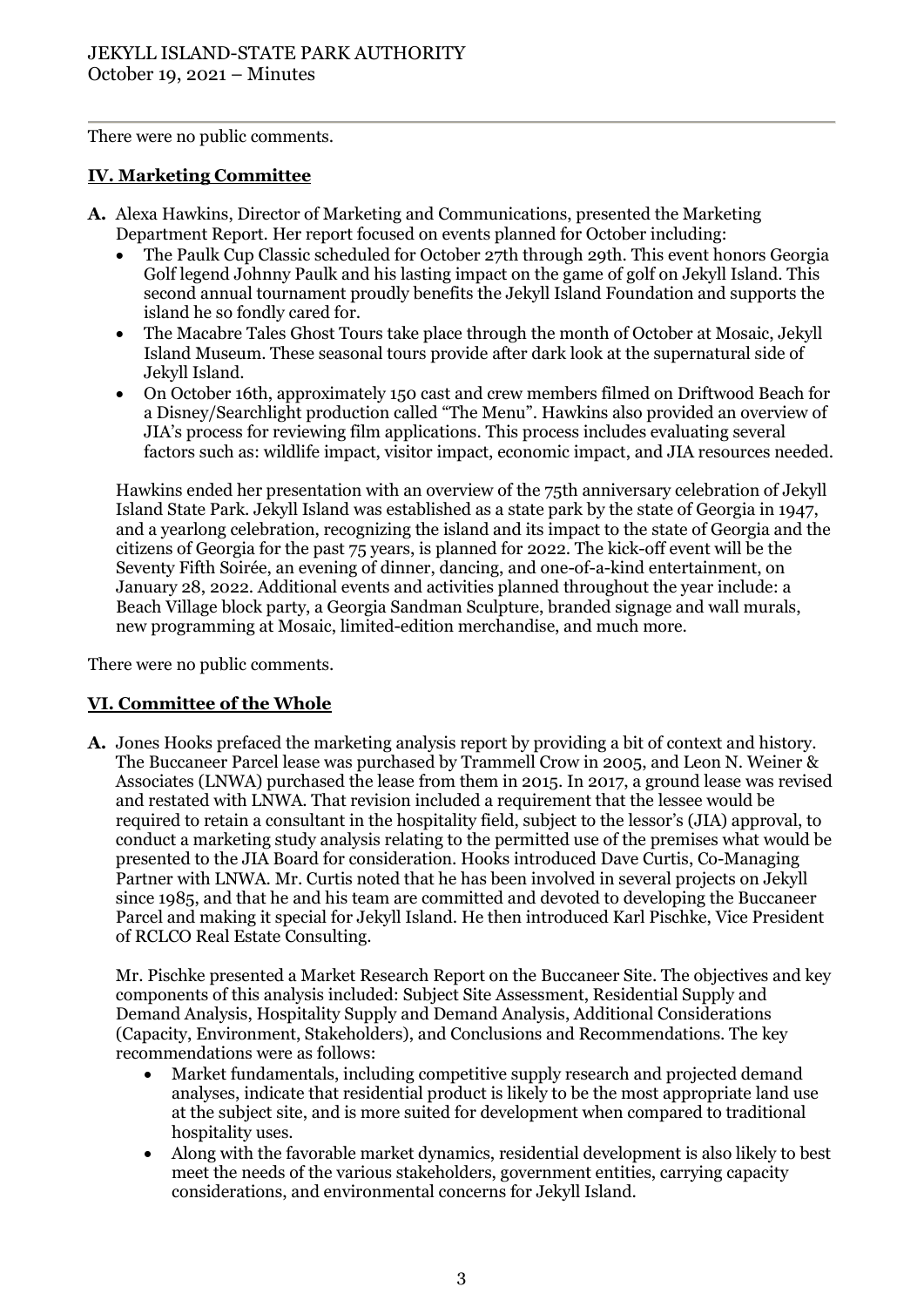- The ultimate organization of these residential units could take multiple shapes or draw from multiple residential product typologies. However, sales pace at recently developed communities on Jekyll Island indicate that market demand is likely strongest for singlefamily detached or attached product.
- The development of residential uses sold to private owners, with the potential for use within a rental pool, could act as an important compromise which benefits from the strong market fundamentals associated with residential product, while also providing additional capacity for the convention center during peak season.
- **B.** Melissa Cruthirds, General Counsel, introduced the consultants from Goodwyn Mills Cawood (GMC), Glenn Coyne and Courtney Reich, who JIA has partnered with to undertake the ongoing Code Revision Project.

Reich and Coyne provided an update on the process that GMC has utilized to update JIA's Code. This included sharing public feedback as well as the results of the online survey. Reich explained that GMC's purpose is to do the following:

- Prepare an updated code for residential and commercial areas on Jekyll Island
- Look at administrative procedures to determine what is working and not working for staff and their use with enforcement as well as addressing new technology uses.
- Address the list of Key Issues (based on public input, JIA Staff experience, and GMC review of Code)

Coyne noted that GMC plans to streamline the current code and make it more user friendly when addressing the key issues including: building codes, design review guidelines, animal control, historic preservation, protection of natural resources, residential regulations, commercial and business regulations, accessory and temporary uses, streets and right-of-way, and the administrative chapter.

He then discussed the comments received during the public input session held on July 15, 2021 and via the online survey, which was open August 23, 2021 through September 3, 2021. He ended the presentation by summarizing the project schedule. The next steps include finalizing the Draft Code Revisions with JIA Staff before the official first and second readings of the code are presented to the JIA Board for consideration.

**C.** Noel Jensen, Deputy Executive Director, presented an Emergency and Disaster Mutual Aid Agreement with the City of Brunswick and Glynn County for approval. Jensen explained that Glynn County Board of Commissioners established the Glynn Unified Command to serve as Command & Control for Emergency Services during the McMichael/Bryan trial(s). As a part of the process, the Georgia Emergency Management Agency (GEMA) intends to have several outside agencies prepared and potentially standing by to provide Emergency Services within Glynn County and the City of Brunswick, if necessary.

A motion to recommend approval of the Emergency and Disaster Mutual Aid Agreement with the City of Brunswick and Glynn County as presented by staff was made by Mr. Atkins and seconded by Dr. Evans. The motion carried unanimously.

**D.** Jones Hooks, Executive Director, presented the request to ratify the letter sent from Hooks to Christopher Channel, Board of Elections Supervisor, on October 7, 2021, regarding the proposed redistricting maps. As an alternative to Jekyll Island being included in the "island" district as it currently is with St. Simons and Sea Island, the letter encourages the Board of Elections and the County Commissioners to consider that Jekyll Island be included in County District 1, grouping Jekyll with Exit-29.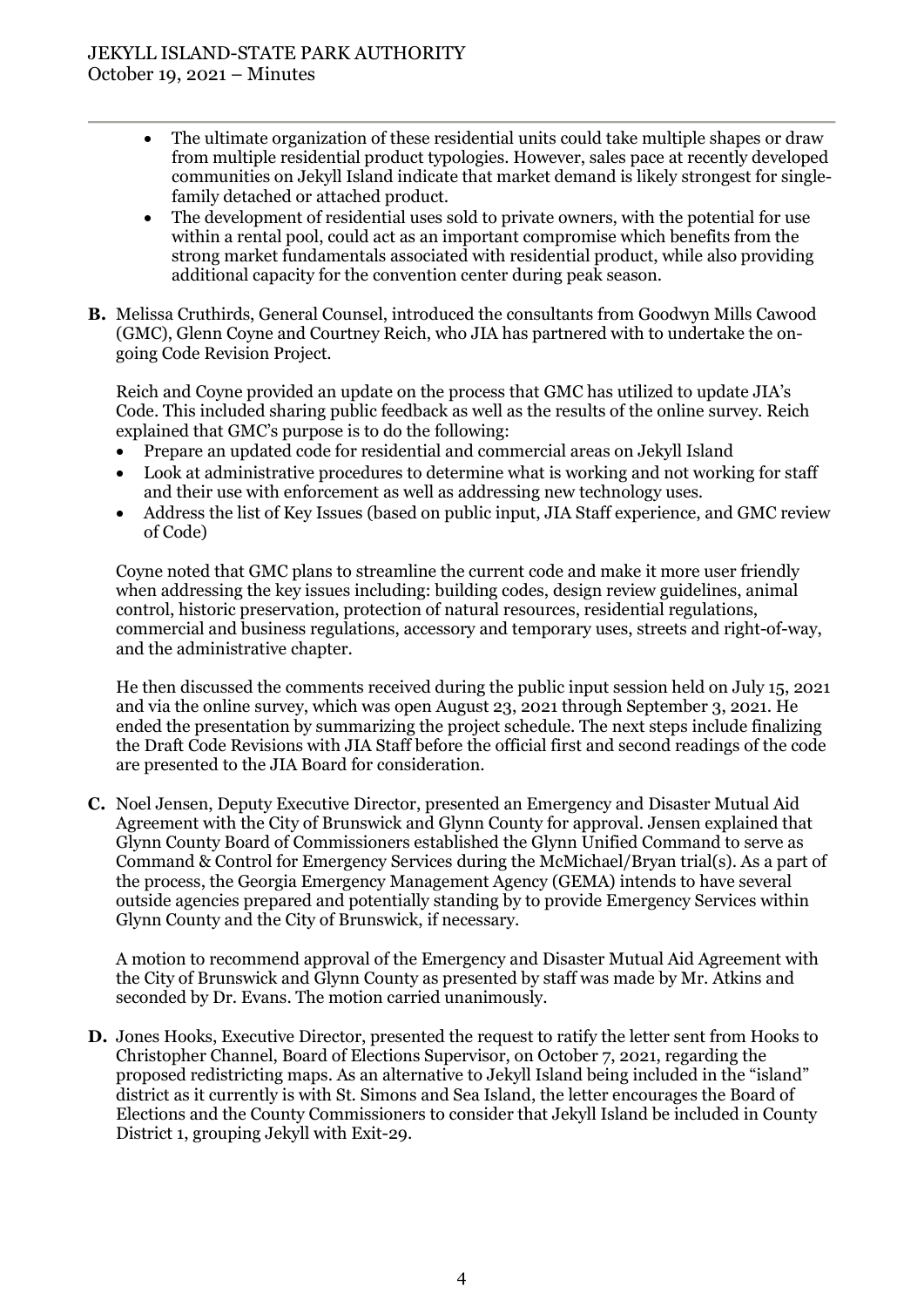A motion to recommend ratification of the letter sent to Glynn County Board of Elections and Commissioners regarding redistricting maps as presented by staff was made by Mr. Gross and seconded by Dr. Evans. The motion carried unanimously.

- **E.** Brian O'Neal, Director of Retail Operations, began his update by discussing the challenges that the Retail Department has faced over the past year including product shortages, increase cost in merchandise and shipping, employee shortages, and unplanned massive increase in sales. O'Neal then summarized several retail shop accomplishments for 2021 as follows:
	- The Georgia Sea Turtle Center gift shop was \$329K over budget at a 31% increase.
	- The Jekyll Island Campground Gift Shop was \$52K over budget at a 63% increase.
	- Life is Good was \$201K over budget at a 59% increase.
	- The Guest Information Gift Shop finished with \$391,000, a 25% increase over last year.
	- The Golf Pro Shop had a 59% increase in sales over 2020.
	- Remember When produced \$82,000, which was a 47% increase from 2020.
	- Summer Waves missed their all-time sales record by only \$1400, producing \$144,000.

O'Neal noted that overall, retail added \$1.1 million in sales over the COVID 2020 year, but the better comparison is the \$700,000 increase that retail put over the perfect year of 2019.

- **F.** Jones Hooks, Executive Director, Presented the Executive Director's Report. He discussed the following points:
	- State Officials and the Legislative Oversight Committee Members were notified of Master Plan Update, and a public hearing for Master Plan Update was held on October 14, 2021.
	- Communications with the Georgia Department of Transportation (GDOT) regarding concerns about the Jekyll Island Causeway Entrance after a recent paving of Highway 17, which were quickly resolved.
	- The Golf Course Superintendents Association of America will hold their Annual Meeting and Golf Championship on Jekyll Island on December 12th through 14th.
	- Recent Project Updates
		- o Replacement of playground equipment near the mini-golf area
		- o Crossover Repair at Corsair Beach
		- o Chichota Ruins and Captain Wylly pond landscaping
		- o Bike path replacement on Captain Wylly Rd
		- o Replacement of mini-golf turf

**G.** Mr. Wilkinson presented the Chairman Comments and thanked the JIA Staff for their efforts.

Mr. Wilkinson opened the floor to public comments. There was one public comment made during the meeting:

• Mindy Egan expressed concern over the handling of redevelopment of development areas.

The Chairman continued directly into the JIA Board Meeting.

## **The Jekyll Island State Park Authority (JIA) Board Meeting October 19, 2021**

The roll was called at 11:35 a.m., and all members were present either in-person or via teleconference except for Mr. Trip Tollison, who was absent.

# **Action Items**